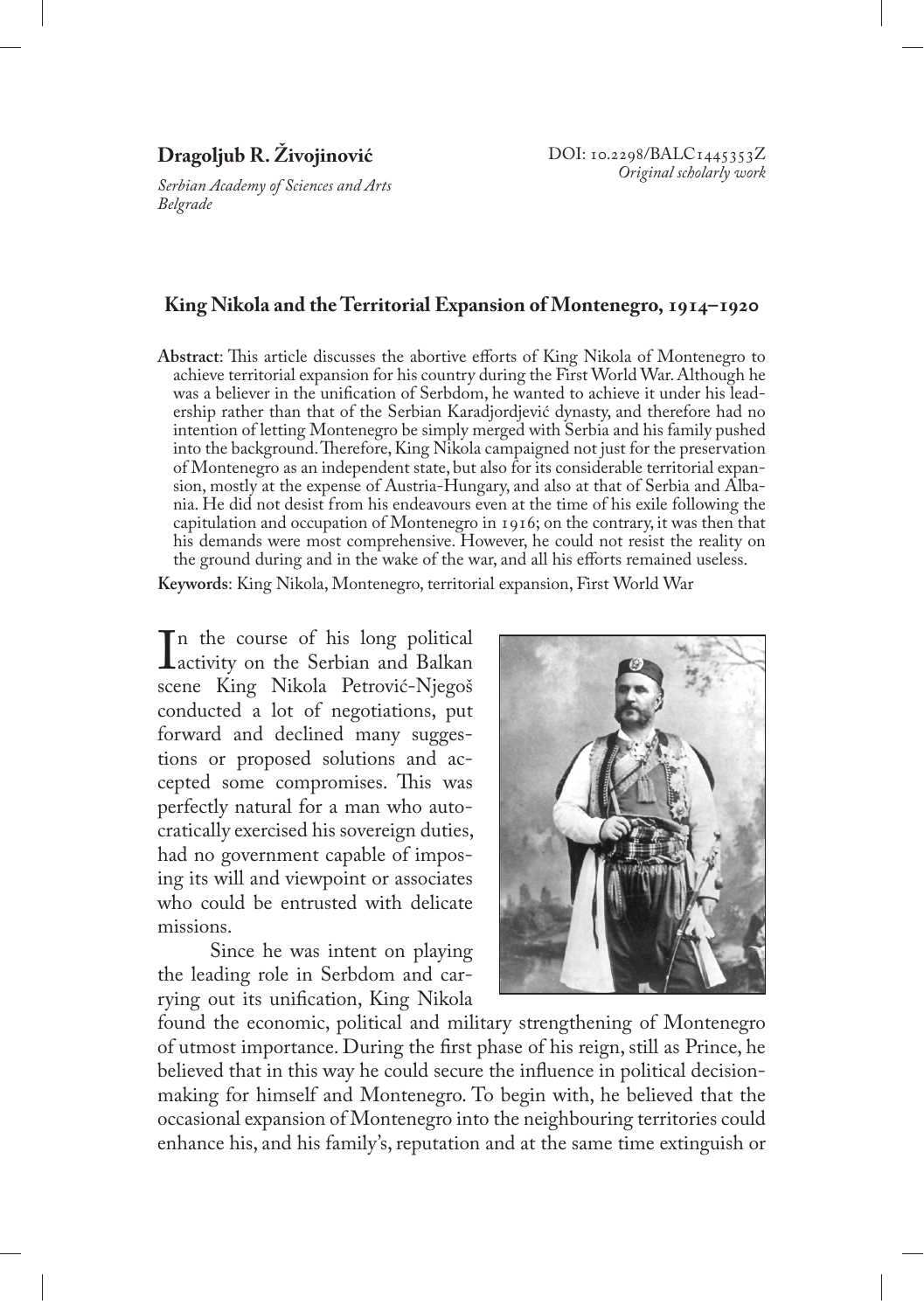diminish that of other pretenders (the Obrenović and Karadjordjević families). For that reason, he incessantly interfered with the surrounding lands (Herzegovina, Albania, Kosovo and Metohija, the Adriatic coast) and, in some cases, embroiled himself in ill-conceived undertakings which, due to the opposition of Great Powers, ended in withdrawal, suspicions and diplomatic and political defeats. It is safe to assume that prior to 1914 that motif was one of the most important in the shaping of his policy.

The outbreak of the world war as well as its subsequent course convinced King Nikola and a few of his closest associates that such policy was not realistic but they did not give up territorial expansion. After all, all other countries, the participants in the war, Great Powers and smaller states alike, including those in the Balkans, expounded the need for the change of borders on account of ethnic or strategic considerations. King Nikola resorted to all kinds of reasons (economical, strategic, political, the loyalty to the Allied cause) to justify his demands. Moreover, as a supreme commander of the Montenegrin army he frequently influenced the making of military plans which reflected to a large extent his own territorial desiderata — the operations in Bay of Cattaro (the Gulf of Kotor), Dalmatia, Herzegovina, Bosnia, Northern Albania and Scutari.

The territorial expansion of Montenegro, in King Nikola's view, could get that country out of the encirclement in which it found itself upon entering the war and get it rid of the close political and military co-operation with Serbia. King Nikola was quick to realise that the most dangerous threat to the future of Montenegro and his own family was coming from Serbia and her dynasty; he was aware of the prevalent mood of the Montenegrin population, the weakness of his state and army and the Allied suspicions of him. All this induced him to hurriedly respond and defend his country by clamouring for its territorial pretensions. He made effort to do so through the mediation of some Great Powers — Italy and Russia.

King Nikola's first step was to sound Russia out. In early December 1914, the Russian minister at Cetinje, Aleksandar Girs, reported that King's close associates spoke of the necessity for preservation of Montenegro's independence and territorial augmentation to be realised at the end of the war. There was some talk of the annexation of Bay of Cattaro and the stretch of the coast up to Dubrovnik. Gris found such ambitions to be "fantastical", i.e. unacceptable and badly received among the people.1 As it

<sup>1</sup> Girs to Sazonov, Cetinje, 10 December 1914; *Mezhdunarodnye otnosheniya v epohu imperializma*, ser. III, I-X (Moscow 1931–1937), vol. VI-2 [hereafter MO], 205–206; Dragovan Šepić, *Italija, Saveznici i jugoslovensko pitanje 1914–1918* (Zagreb 1970), 40, 106. In November 1914, Petar Plamenac, the foreign minister of Montenegro, discussed the incorporation of Scutari.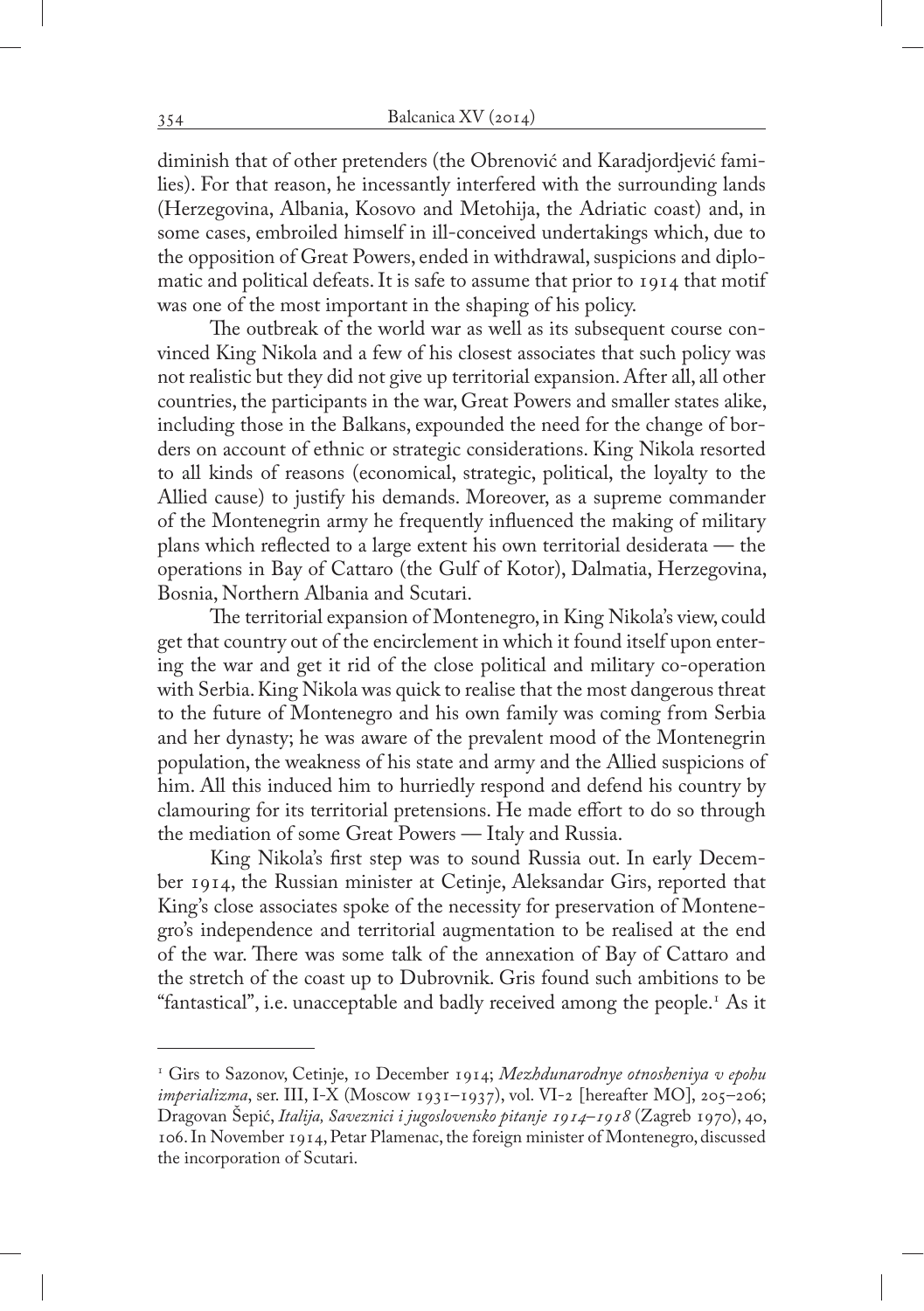turned out later, that was the minimal programme of Montenegro's sovereign. His whetted appetites took their final shape when Italy decided to enter the war on the side of the Allies in the spring of 1915. Prior to that, and as soon as he found out about the Italian decision, King Nikola sent to Russia his envoy, General Mitar Martinović, in order to win over the Russian court and government for his pretensions. The Martinović mission formally had another objective — to secure regular supplies of arms and food for Montenegro. In fact, the political agenda was more important, although Martinović's efforts remained abortive. The Russian government and military circles refused the Montenegrin requests, and Crown Prince Danilo complained to the Russian military attaché at Cetinje about the support extended to Serbia.2 According to the information provided by the Russian minister to Serbia Trubetskoy and his military attaché Potapov, Martinović's mission was extremely important. The former claimed that it aimed to persuade the Commander-in-Chief of the Russian army, Grand Duke Nikolai Nikolaievich to take into consideration the territorial pretensions of Montenegro and, in particular, to separate them from those of Serbia on the occasion of the conclusion of peace. Potapov believed that Martinović intended to inform the Grand Duke about the plan hatched by the Italian Queen Jelena, the daughter of King Nikola, which envisaged the strengthening of Montenegro and the weakening of Serbia. That would be realised upon the evacuation of Italian troops through the occupation of southern Dalmatia by Montenegrin forces and the territorial expansion of Montenegro at Serbia's expense. Sergei Sazonov, the foreign minister, let the Emperor know about this plan and warned that the acceptance of the Montenegrin King's demands would lead to a split between Serbia and Montenegro and therefore his requests should be declined.3 The Emperor approved of Sazonov's attitude.

Besides, the Serbian officers attached to the General Staff of the Montenegrin army notified the Serbian Supreme Command that King Nikola had prepared a proclamation to the people of Bosnia, Herzegovina and Dalmatia calling them to fight shoulder-to-shoulder with Montenegrins and Italians. This made Colonel Petar Pešić think that King Nikola had

<sup>2</sup> Dimitrije Vujović, *Ujedinjenje Crne Gore i Srbije* (Titograd 1962), 106–107; Šepić, *Italija*, 106–107.

<sup>3</sup> Sazonov to Nikolai II, St. Petersburg, 25 April/8 May 1915 [two dates are given according to Julian and Gregorian calendar respectively — the former was in official use in Montenegro until 1919], MO, III, VII-2, 384–385; Šepić, *Italija*, 106–107. Serbian diplomacy was aware of Montenegro's territorial pretensions. In early May 1915, King Nikola wanted the following territories: Albania up to the Mati river, Herzegovina in its old boundaries, Bay of Cattaro up to the Neretva river. King Nikola hoped to push out Serbia by introducing Italy in his political game.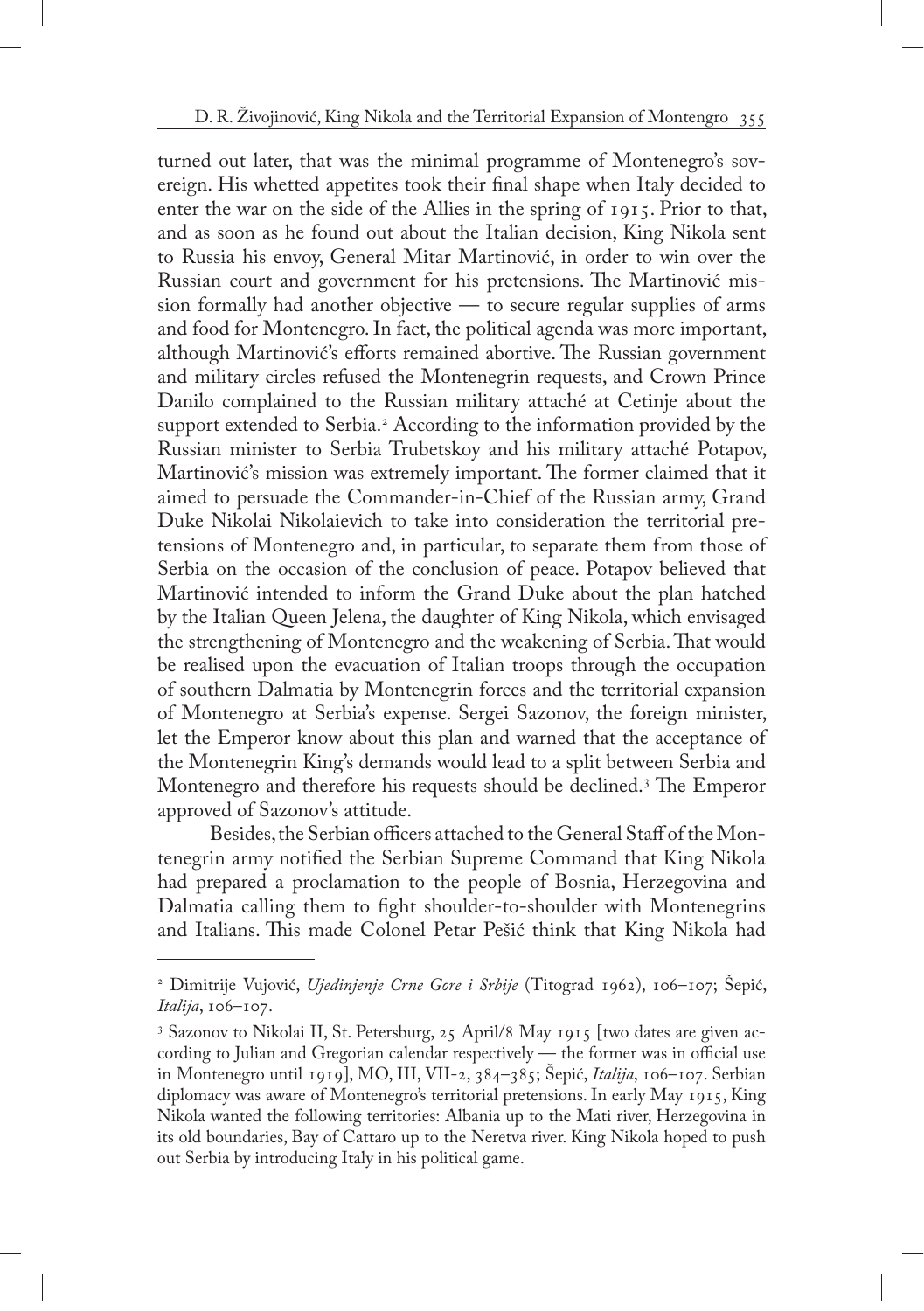made to some secret arrangement with the Italians at the expense of Serbia. Therefore, he asked Field-Marshall Radomir Putnik, Chief of the Serbian Supreme Command, to let him know in which direction the Montenegrin troops should be deployed in the impending operations: to Sarajevo, Mostar, or Dubrovnik. Pešić insisted that King Nikola should be made clear that he had to co-operate in accordance with the agreed plan of the two Supreme Commands and forced to "reveal his clandestine negotiations". A week later, General Božidar Janković, Chief of the Montenegrin Supreme Command, discussed this matter with King Nikola. The latter read him part of the declaration in which he encouraged Bosnians, Herzegovinians and Dalmatians not to be desponded and call them to assist the Serbian, Montenegrin and Italian armies. The proclamation spoke of the mighty Russia, the protector of Serbdom and Slavdom, Italy, the bearer of the principle of equality of nations, the armies of which would fight along with the Serbian and Montenegrin armies. The King presented himself as a bearer of freedom and peace and the unifier of Serbdom. General Janković claimed that King Nikola impatiently expected Italy's entry into the war convinced that the operations of Italian troops in Dalmatia and Boka would make easier the actions of Montenegrin forces in Kotor and Krivošije, the conquest of Trebinje and Bileća, and the thrust into Herzegovina and Dalmatia. The Chief of the Montenegrin Supreme Command warned that King Nikola was in a hurry to make an appearance with his troops in the conquered regions due to his vanity and political reasons; he even queried if he could send his troops in Bosnia, in the direction of Sarajevo, a suggestion which General Janković discouraged. Finally, General Janković suggested that the announcement of the proclamation be prevented — he had already been working to that end.4

No doubt King Nikola missed no opportunity to achieve his intentions concerning the annexation of new regions to his own country. In doing so, he did not take into account the resistance he met with (Serbia, Russia), the uncertainty which Italy's entry into the war entailed or the hostility of the population in Dalmatia and Dubrovnik towards his liberation intentions. Given the all-round opposition he encountered, King Nikola's policy was bound to fail, giving rise in the process to the feeling of enmity and distrust towards him which he later would not be able to dispel. The issue of Montenegro's territorial expansion undoubtedly drew King Nikola's attention during the war and afterwards, and he was supported in that endeavour by his governments and ministers. Far from extraordinary, such preoccupation was quite natural. Moreover, King Nikola linked

<sup>4</sup> Janković to Supreme Command, Cetinje, 12 May 1915, conf. no. 955, Vojni arhiv [Military Archives], Belgrade, reg. III, b. 91, fasc. 4.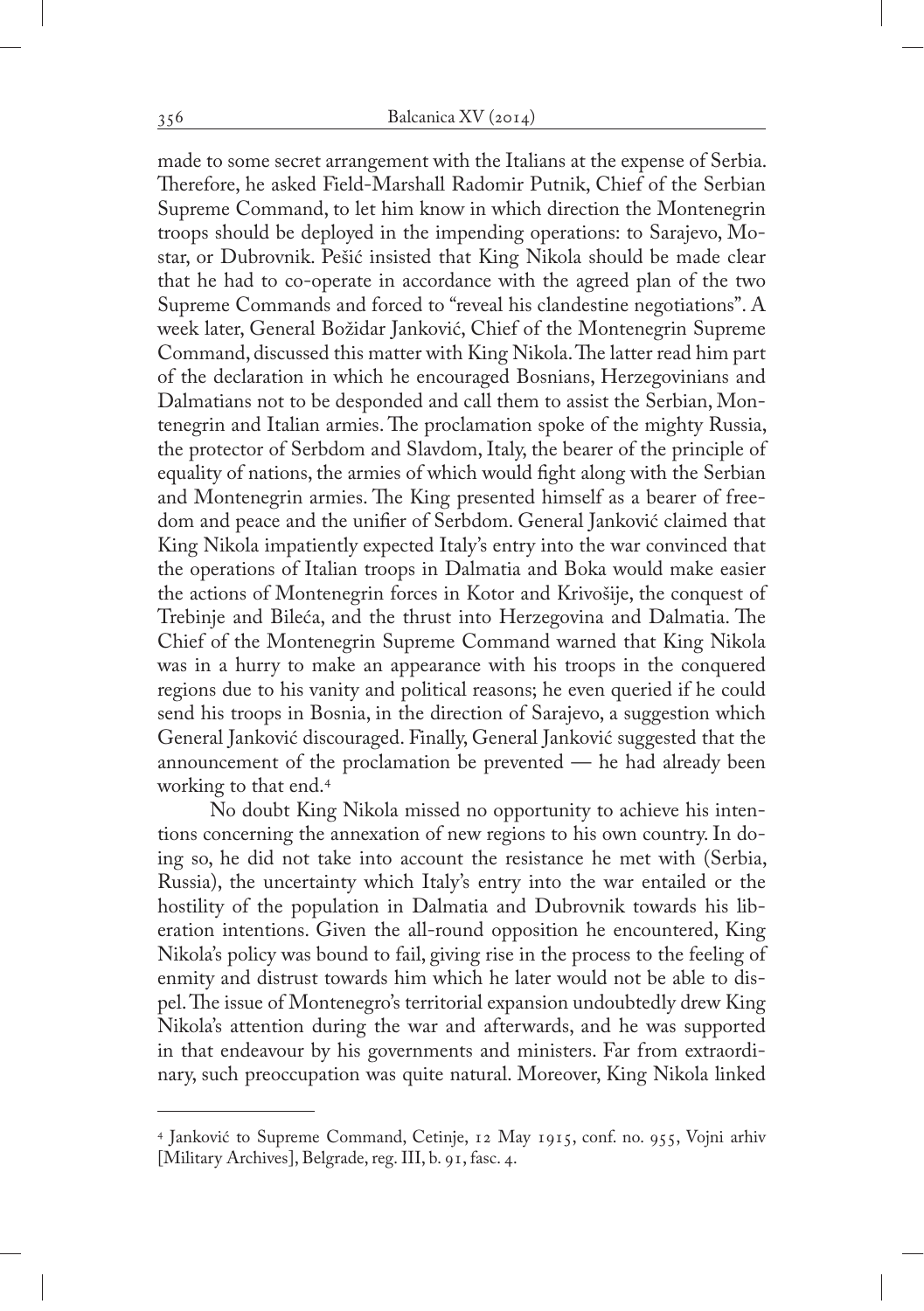the territorial expansion of his country with the future of his dynasty and the survival of an independent Montenegro. His premise was that Europe's consent to Montenegro's territorial expansion would in fact mean an expression of confidence in the Petrović-Njegoš dynasty. At the same time, it would considerably contribute to easier acceptance of the return of the discredited dynasty on the part of Montenegrin people.<sup>5</sup>

Just as he was mistaken in counting on Russia, King Nikola was under illusion as to Italy's willingness to support his intentions. From the early days of the war Italian diplomacy was determined in its opposition to Montenegrin designs in respect of northern Albania, and Scutari in particular. When King Nikola's troops entered Scutari in June 1915 Italy suspended any co-operation with Montenegro, requested the blockade of the Montenegrin coast and the cancellation of any sort of assistance to that country (financial, material).6 The Italian government did not approve of King's other intentions either. As early as March 1915 the Italian foreign minister, Sidney Sonnino, informed the Ambassador in London, Marquis Guglielmo Imperiali, that Serbia should have Dubrovnik and Medua as well as Kotor and Bar "if she one day, which seems highly likely, unifies with Montenegro". A few days later, Sonnino supplemented this telegram adding that Serbia would receive Bosnia, whereas the hinterland — he probably referred to Herzegovina — would be granted to both Montenegro and Serbia which, he was convinced, would soon unify.<sup>7</sup> Following the entry of Montenegrin troops into Scutari, Sonnino took a much more determined stance. He drew the attention of the Italian Ambassadors in the Allied capitals that the coast from Pelješac to the Drim was reserved — he did not say for which country — and the Montenegrin demands pertaining to it would not be considered before peace terms were discussed.8 Sonnino maintained this attitude until the end of the war.

 $^{\rm 5}$  Andrija Radović also supported such attitude at the time when he was the prime minister of the government-in-exile. In a memorandum sent to King Nikola on 19 August 1916 he professed that the territorial expansion of Montenegro was a precondition for its restoration, even in case a Yugoslav state came into being. "In the most favourable circumstances, Montenegro will encompass Herzegovina up to the Neretva river, and with Dubrovnik, Bay of Cattaro and Skadar [Shkodra] there will be a state with about a million inhabitants". V. G. Popovitch, *Censuré ou M. André Radovitch* (Paris 1917), 77.

<sup>6</sup> S. Ratković, "Sukob Italije i Crne Gore oko Skadra 1915. godine", *Istorijski zapisi*  $\text{XXXI/I-2}$  (1974), 95, 122.

<sup>7</sup> Sonnino to Imperiali, Rome, 14 March 1915, Gab. Speciale, no. 101; Sonnino to Imperiali, Carloti and Tittoni, Rome, 21 March 1915, Gab. Speciale, no. 125, Sidney Sonnino Papers on microfilm, reel 31.

<sup>8</sup> Sonnino to Ambassadors, Rome, 13 August 1915, *I Documenti Diplomatici Italiani* [hereafter DDI], ser. V, vol. IV, 360.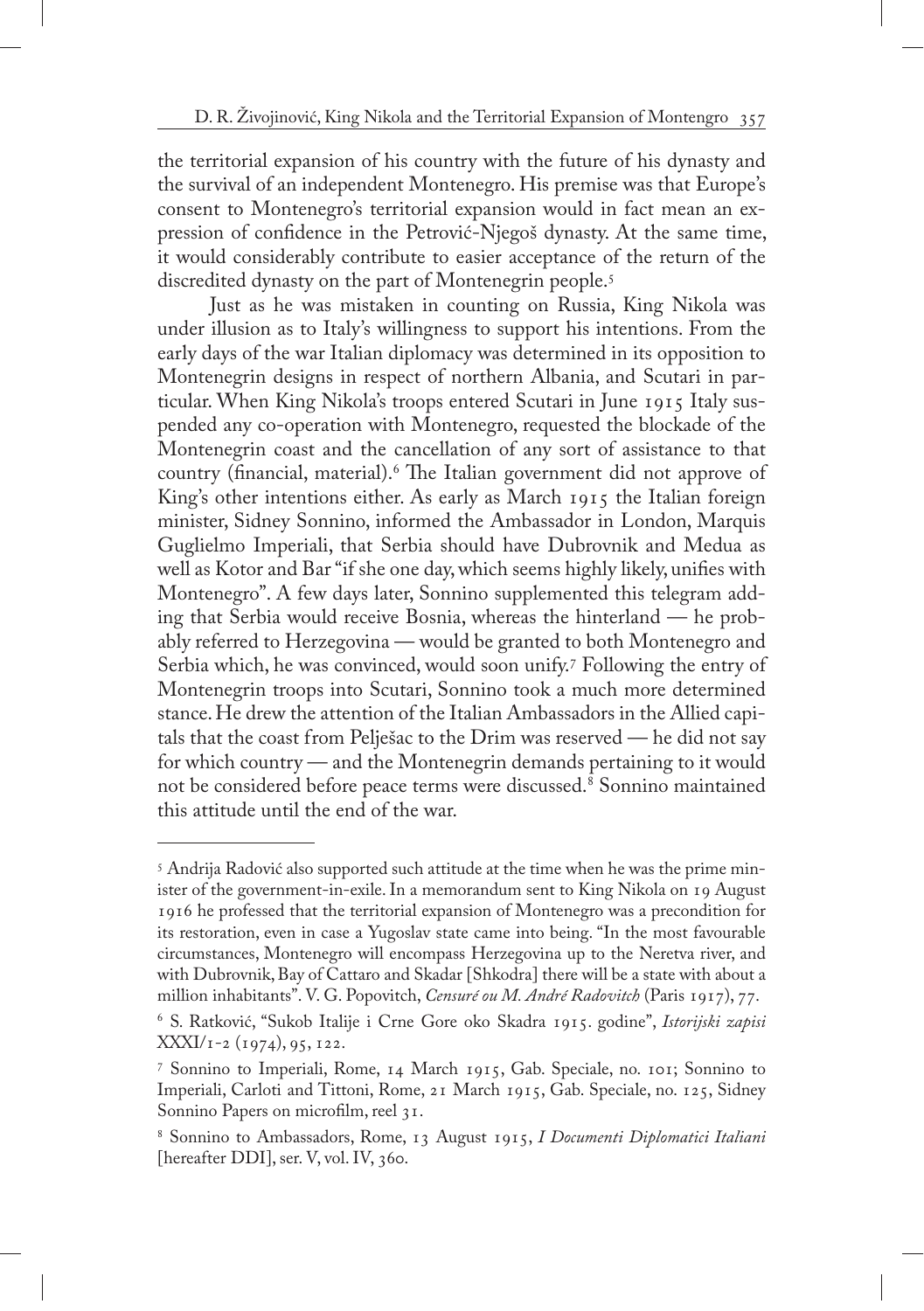In order to demonstrate his intention not to give up territorial expansion, King Nikola approved the execution of a long-prepared incursion into northern Albania and the capture of Scutari. At the end of June 1915 Montenegrin troops under the command of General Vešović entered Scutari despite numerous admonitions of the Allied governments. This action brought about further troubles and difficulties for the already discredited and isolated King Nikola. At the initiative of Italian diplomacy, the Allied governments handed a note to Cetinje on 10 July expressing their disagreement with the occupation of Scutari, refusing to recognise it and welcoming the decision of the Montenegrin government to comply with the final solution of Great Powers after the war. In the following months, there were rumours to the effect that the Montenegrin action had been taken in collusion with Austria-Hungary.9 King Nikola was willing to agree to Great Powers arbitration because he believed it to be a way of keeping the issue of Montenegro's territorial expansion on the agenda in future.

In early 1916, having found themselves in exile in Italy following the capitulation of Montenegro, King Nikola and Lazar Mijušković, the prime minister, continued their work with a view to securing territorial concessions after the war. That was indeed a rather unusual situation: having disbanded his army, consented to capitulation and left the country, the King requested the Allies to support Montenegrin territorial demands. The scene was almost grotesque and demonstrated the extent to which King Nikola did not grasp the situation he found himself in and how much he alienated the Allied governments with his actions. Naturally, he first turned to the Russian government for support. This was another mistake as Russian diplomacy did not approve of the Montenegrin court's policy and it increasingly left it to other Great Powers to deal with it. In mid-March 1916, King Nikola expressed his concerns for the future of Montenegro to the Russian minister at his court. He laid down the following conditions for its survival as an independent state: a) assurance of its independence; and b) the necessity of its territorial expansion. The Russian minister replied that the matter could not be discussed at the moment and that King Nikola should work towards rapprochement and co-operation with Serbia.10

On the same day (19 March), Mijušković prepared a memorandum, at the express request of King Nikola, which he handed to the Russian minister Islavin. This document detailed all the territorial demands of the Montenegrin sovereign and pointed out that the guarantee of territorial and political integrity of Montenegro on the part of Great Powers was a precondition for the preservation of its independence.

<sup>9</sup> Ratković, "Sukob Italije i Crne Gore", 114–116.

<sup>10</sup> Vujović, *Ujedinjenje*, 157.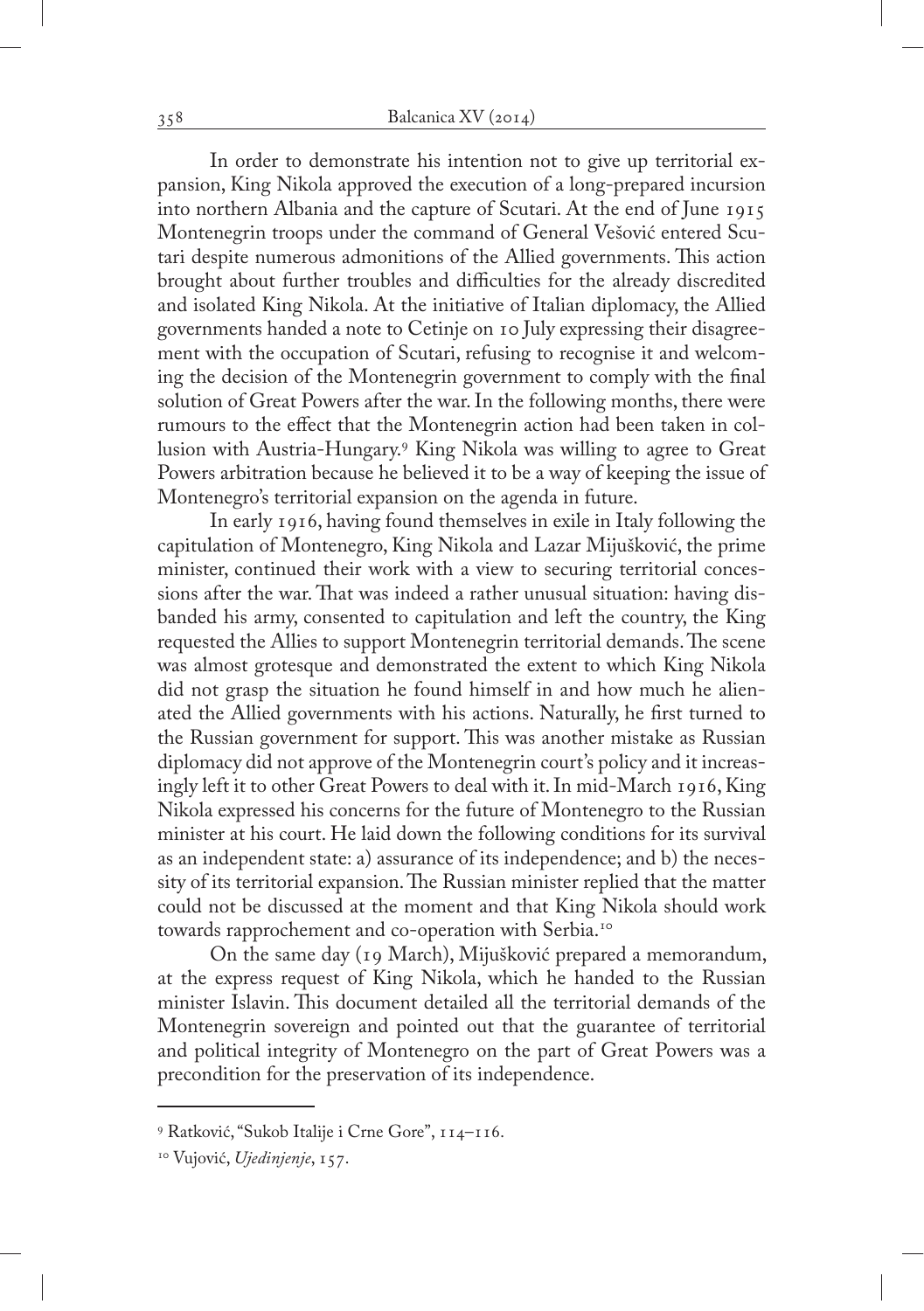As for territorial extension, King's maximal demands were as follows: the border would run ten kilometres south of the mouth of the Drim into the Adriatic Sea, along the watershed of the left bank of the Drim up to the confluence of the Black and the White Drim where the border between Serbia and Montenegro would be rectified in favour of the latter country in the Prijepolje region; from there it would run along the Lim and the Drina northwards to Rogatica and then to the west so as to attach Rogatica, Sarajevo and the surrounding area to Montenegro; the border would then run below Livno and descend to the sea, leaving the entire course and mouth of the Neretva to Montenegro. The entire bank of the the Neretva up to the Medua Bay would belong to Montenegro.<sup>11</sup>

King Nikola's demands were unrealistic and unacceptable to any Great Power, or Serbia. Italy, in particular, refused to discuss the coastal region and Montenegrin territorial demands in general. Serbia and Russia followed suit. It was no wonder then that the Allies did not respond to the Montenegrin memorandum, which made King Nikola and Mijušković anxious. Their fear forced them into further mistakes.

Since the Russians were not forthcoming, King Nikola turned to the Italians. At the end of August 1916, he paid a visit to the Italian ambassador in Paris, Tomasso Tittoni. In the course of their second conversation he told the ambassador about his intention to visit the Italian royal couple in the Racconigi castle. He assured Tittoni he had not conducted negotiations with the Serbian government even though there was much talk to that effect, and also professed that he would leave to Great Powers to decide on territorial acquisitions of Montenegro and Serbia and, once such decisions were translated into a written document, he would work towards its fulfilment. "He handed me a memorandum in which he proclaimed his aspirations," Tittoni wrote to Rome, adding that he would send it by courier. The memorandum has not been found and its content is not known although it is safe to assume that it was similar, if not identical, to the text given to Islavin. Finally, Nikola gave assurances to Tittoni that Italy had her own reasons to work towards the restoration of Montenegro and asked him to relay their conversation to Sonnino. King Nikola also mentioned that "his General has raised a rebellion against Austria-Hungary, liberated certain counties and captured some arms". The King intended to return to Montenegro and his people and to fight along with them — he believed that Italy should help the rebels.<sup>12</sup> He considered Italy the only possible ally on

<sup>&</sup>lt;sup>11</sup> Ibid. 158.

<sup>&</sup>lt;sup>12</sup> Tittoni to Sonnino, Paris, 30 August 1916, Gab. 180, Sonnino Papers, reel 11.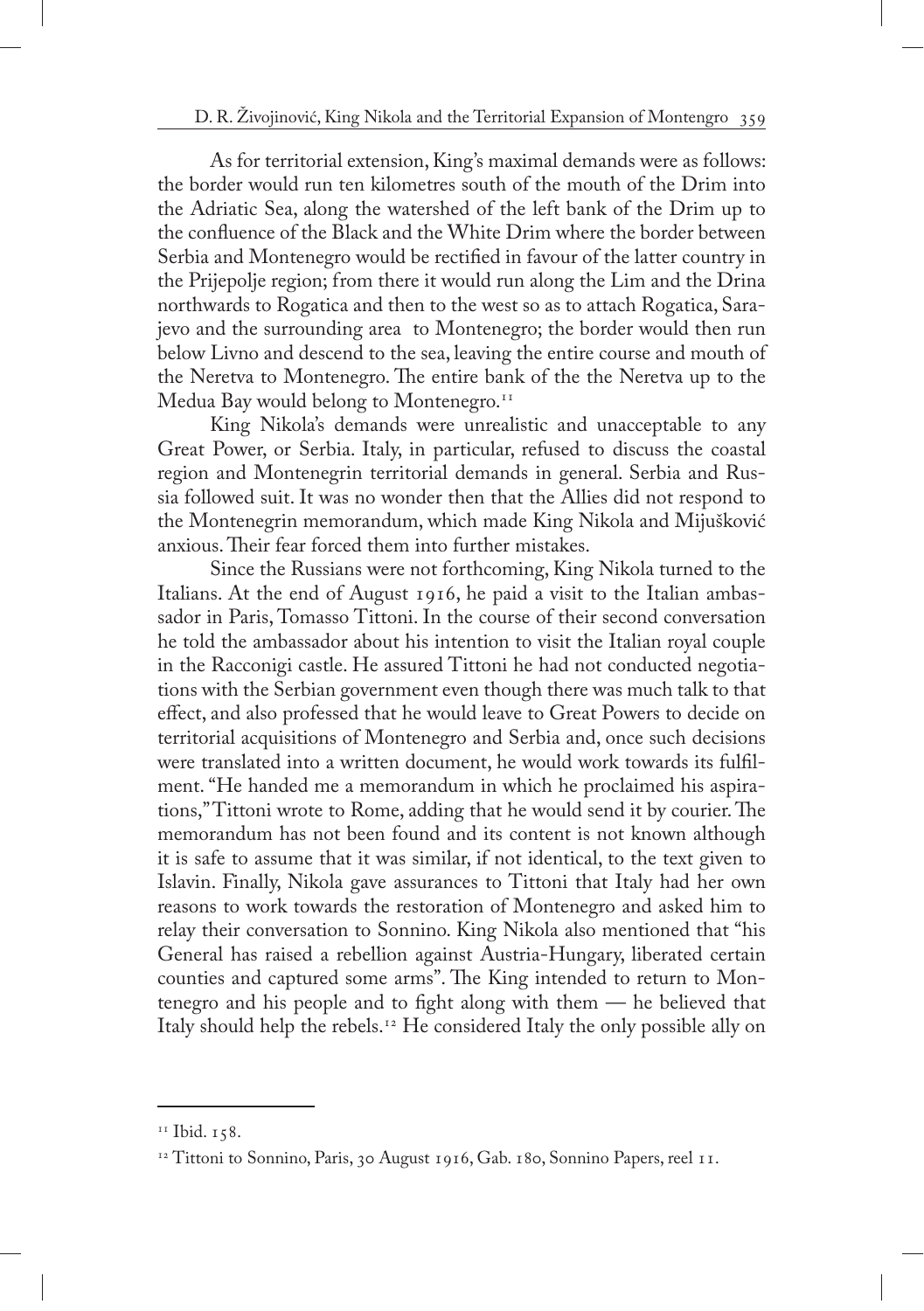account of her policy towards Yugoslav unification. However, he could not count much on Italian support either then or later.<sup>13</sup>

For quite some time King Nikola did not broach the territorial issue or send memoranda to Allied ministers and ambassadors. It was not before September 1917 that he prepared a new and lengthy memorandum for the Allied governments in which he laid out Montenegro's territorial pretensions. The reason behind this renewed activity was obvious: in July 1917 the Corfu conference between the Serbian government and the Yugoslav exiled politicians from Austria-Hungary took place and accepted the programme of Yugoslav unification; prior to that, in the spring of 1917, the Montenegrin Committee for National Unification had been formed which soon developed a lively activity against King Nikola and his policy. That was a sign for alarm and a stimulus to address other Great Powers as well. On 27 September 1917, King Nikola handed to George Graham, British Chargé d'Affairs at the Montenegrin court, a lengthy memorandum presenting his requests and expectations. He told Graham that he had drawn up the memorandum himself, of which he was very proud, and asked him to forward it to London. In an extensive document written in French the King presented the history of his country and Serbian people from the times of the Ottoman Sultan Murad I, the struggle against the invader and the sacrifices endured by Montenegro; he wrote of a high sense of duty possessed of Montenegrins, their devotion to progress and civilisation, and he remarked that Cetinje had had a printing press before Rome, and after London got one, in which books were printed both in Cyrillic and Latin letters. "A democrat in heart, the Montenegrin loves the fatherly authority of the old and famous [Petrović-Njegoš] dynasty which steers his destiny even today," the King wrote. Then he looked back at Napoleon I's wars, the conquest of his armies in Bay of Cattaro which had led to the separation "between the hard-working peasant and the seaman who cannot resign himself to being separated from a Montenegrin". He reminded that Montenegro had not received in the Balkan Wars what was due to it — Scutari, although it had lost 6,000 men in the fighting for that town. He ascribed the responsibility for that to Austria-Hungary. Then he referred to the assistance provided by Montenegro to the Allied countries during the war; he also reminded of the fact that the Allies had not provided the expected help to the Montenegrin army and people, which resulted in immense casualties, devastation and suffering.

 $13$  In March 1917, when the need for an Italian protectorate in Albania was considered, Sonnino agreed "to make some concessions in the Shkodra region" to Montenegro. Sonnino to Morone, Rome, 18 March 1917, DDI, ser. V, vol. VII, 385-386.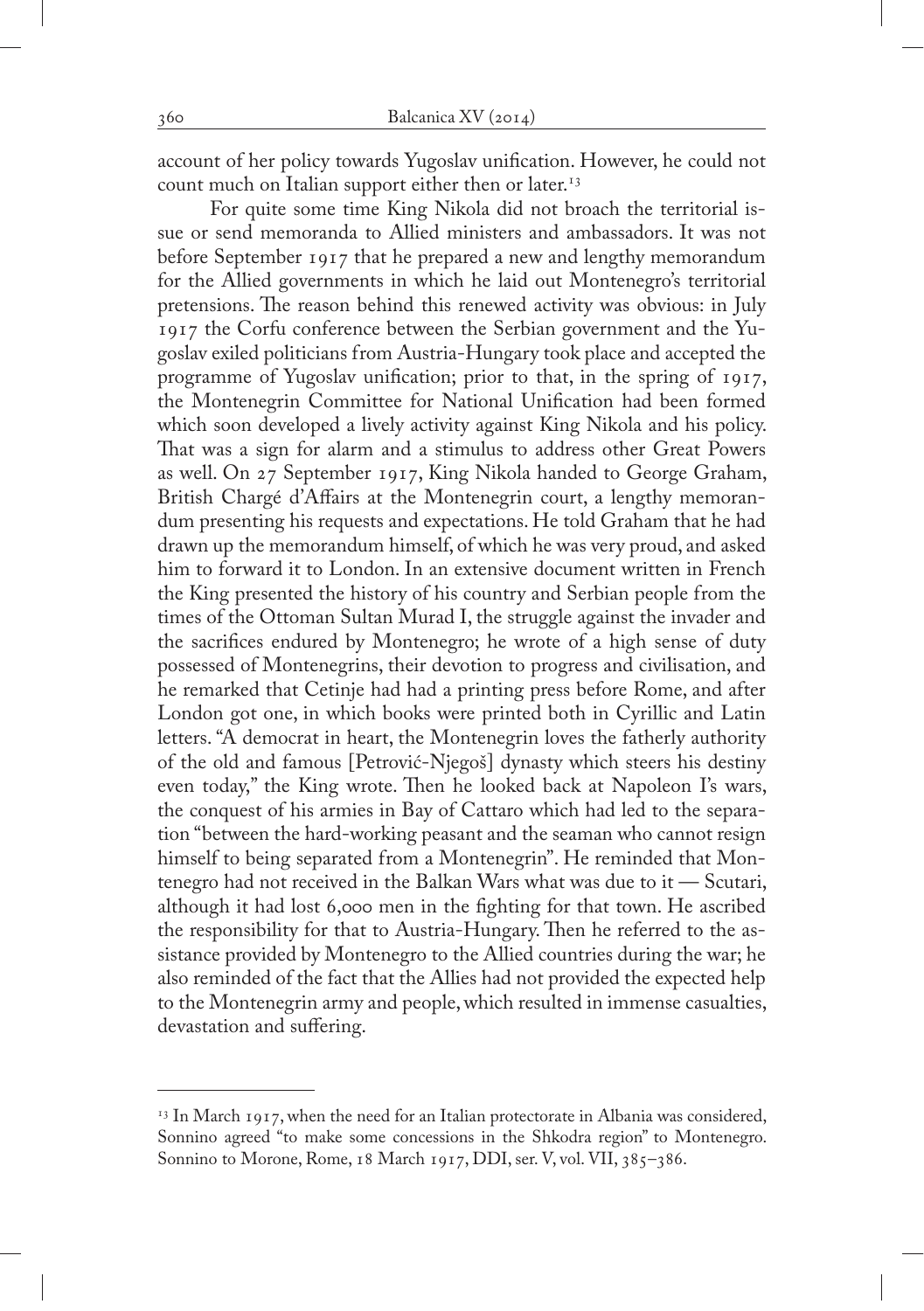All this was but a prelude in what King Nikola wanted to request. He raised the question if such casualties were not deserving of the Allied favour and support, in particular territorial compensations and reparations. In order to heal its wounds, economically recover and secure its future, King Nikola stressed, Montenegro had to rectify its borders. At the expense of Albania he demanded Scutari and Medua, important on account of trade and supply lines; in the north, he asked for part of Bosnia, up to Mt Romanija, for which Montenegrins shed their blood in the war; Herzegovina with Mostar, a region linked since ancient times with Montenegro through the common struggle against the Turks; the Neretva was envisaged as the northwest border of Montenegro which would encompass Dubrovnik, a splendid cultural centre; the entire coast from the mouth of the Neretva to that of the Drim, Bay of Cattaro included, should also belong to Montenegro; in the east, in the direction of Serbia, Montenegro had no territorial pretensions since "a people of the same blood and language connected to us with brotherly love" lived there. Finally, King Nikola pointed out that the Montenegrins counted on the Allied wisdom and generosity to the smallest ally and expressed his conviction that such an attitude would secure peace in the Balkans.14

King Nikola's programme was very precise and more ambitious that the previous ones. In comparison with the earlier documents and his statements, there was a change in the thrust and nature of arguments. Above all, humanitarian and civilisational reasons were underlined rather than political — the sacrifices for the Allied cause, economic restoration, progress, better future. There was a considerable difference in relation to the previous memoranda in respect of the size of the territory and regions requested by King Nikola. The memorandum of March 1916 was abandoned. For example, that memorandum called for rectification of the Serbian border, whereas the latest one did not raise that question. As far as the coast was concerned, the pretensions remained as before with a minor adjustment the border proposed in 1916 had been moved ten kilometres south of the mouth of the Drim; also, the requests concerning Herzegovina took their final shape. On the whole, King's memorandum presented his maximal territorial demands.

That was how King's programme was understood in the British Foreign Office. Harold Nicolson of the Political Department thought the memorandum had completely formulated Montenegrin territorial pretensions, but believed these should be neither discussed nor decided upon. He

<sup>&</sup>lt;sup>14</sup> Graham to Balfour, Paris, 27 September 1917, no. 10, with the attached Memorandum of King Nikola, no date, Foreign Office Records 371, file 189486–189486, The National Archives, London [hereafter FO 371].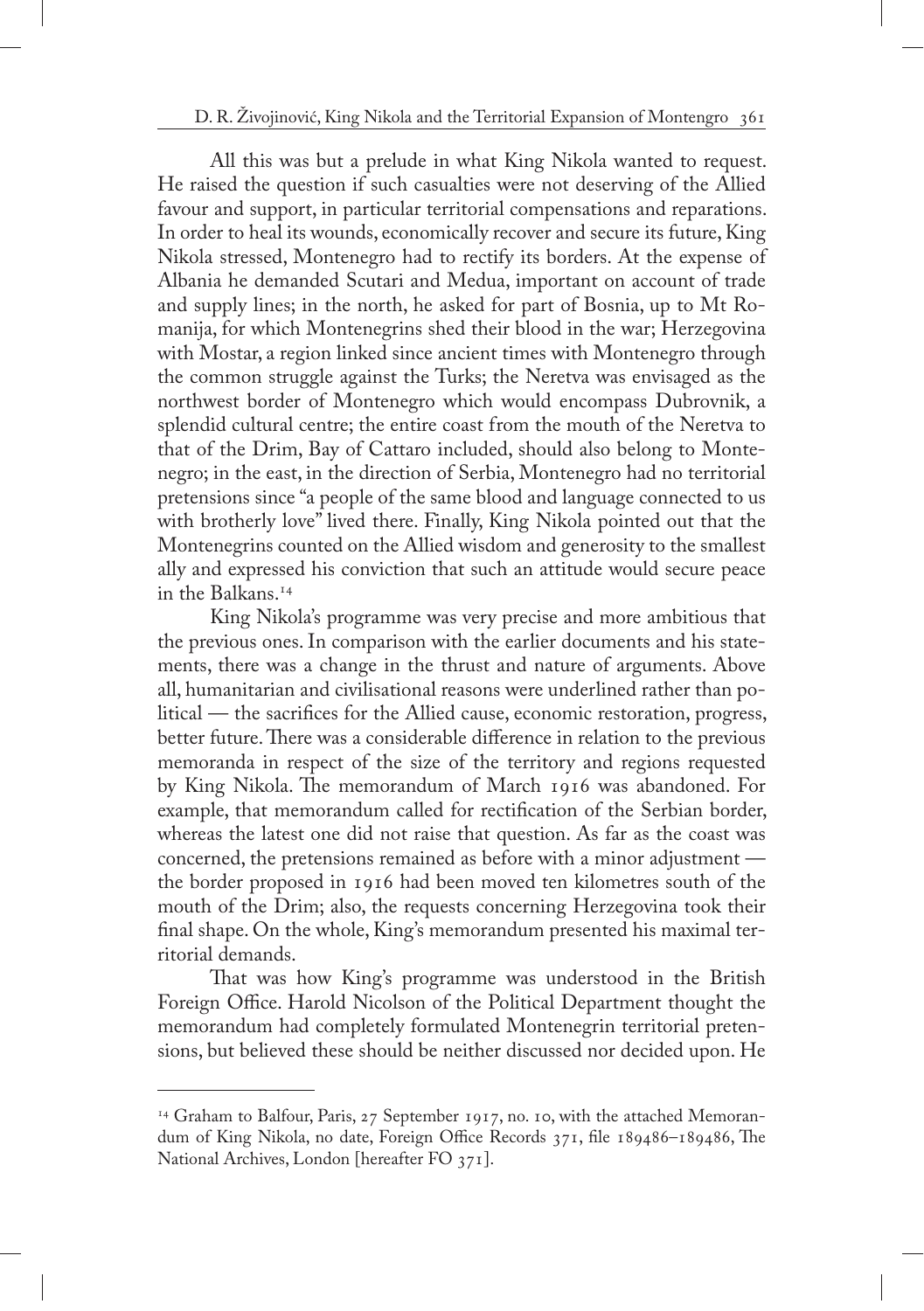suggested that King Nikola simply be told that his requests would be considered. George Clerk, a Political Department official, noted that the King's demands, if accepted, would mean the doubling of Montenegro's size. "They are, of course, completely unacceptable, mostly because of the existing various treaties and commitments." He pointed out that the memorandum was "typical of its royal author" and that he should be simply thanked. Anything else, even an assurance that his requests would be taken into consideration, had better be avoided. His suggestion was accepted and on 8 October Graham was instructed to thank King Nikola for his document, which he did.

A few weeks later the same memorandum was handed to the Italian ambassador in Paris, Marquis Salvago-Ragi. Salvago-Ragi reported to Sonnino that King Nikola had given him a memorandum prepared for the peace conference which had been nicely received in London, and asked permission to forward the memorandum to Rome.<sup>15</sup> That was the end of this matter: King Nikola never received any assurance or promise regarding a favourable consideration of his demands.

In early 1918, certain important events took place forcing King Nikola to voice his views. The October Revolution, the Italian defeat at the Battle of Kobarid and the subsequent US declaration of war upon Austria-Hungary had considerable impact on the Balkan developments, Montenegro included. To encourage Italian resistance, on one hand, and convince Austria-Hungary's ruling circles that their country could be saved through deflection from Germany, on the other, British prime minister, David Lloyd George, and American president, Woodrow Wilson, gave speeches together. Both of them expounded their conviction that Austria-Hungary should be preserved, whereas Serbia and Montenegro should be restored and indemnified. That meant that neither country could expect territorial enlargement. As Montenegro was supposed to be granted nearly all territories at the expense of Austria-Hungary, the suggestions of the Allied leaders denoted their disagreement with the King's demands. Moreover, although it did not say it publically, the British War Cabinet made a decision that the best solution of the Montenegrin question would the annexation of Montenegro to Serbia.<sup>16</sup>

During these days King Nikola was at his residence in Pau, in the south of France. His prime minister, Evgenije Popović, visited him there

<sup>&</sup>lt;sup>15</sup> Salvago-Ragi to Sonnino, Paris, 17 October 1917, DDI, ser. V, vol. IX, 167-168. Sonnino replied that the minister Romano Avezzana should thank King Nikola for his memorandum which he had read with "interest". Sonnino to Avezzana, Rome, 18 October 1917, Gab. 1699/14, Sonnino Papers, reel 41.

<sup>&</sup>lt;sup>16</sup> Dragoljub Živojinović, "Velika Britanija i problem Crne Gore 1914–1918. Godine", *Balcanica* VIII (1977), 513.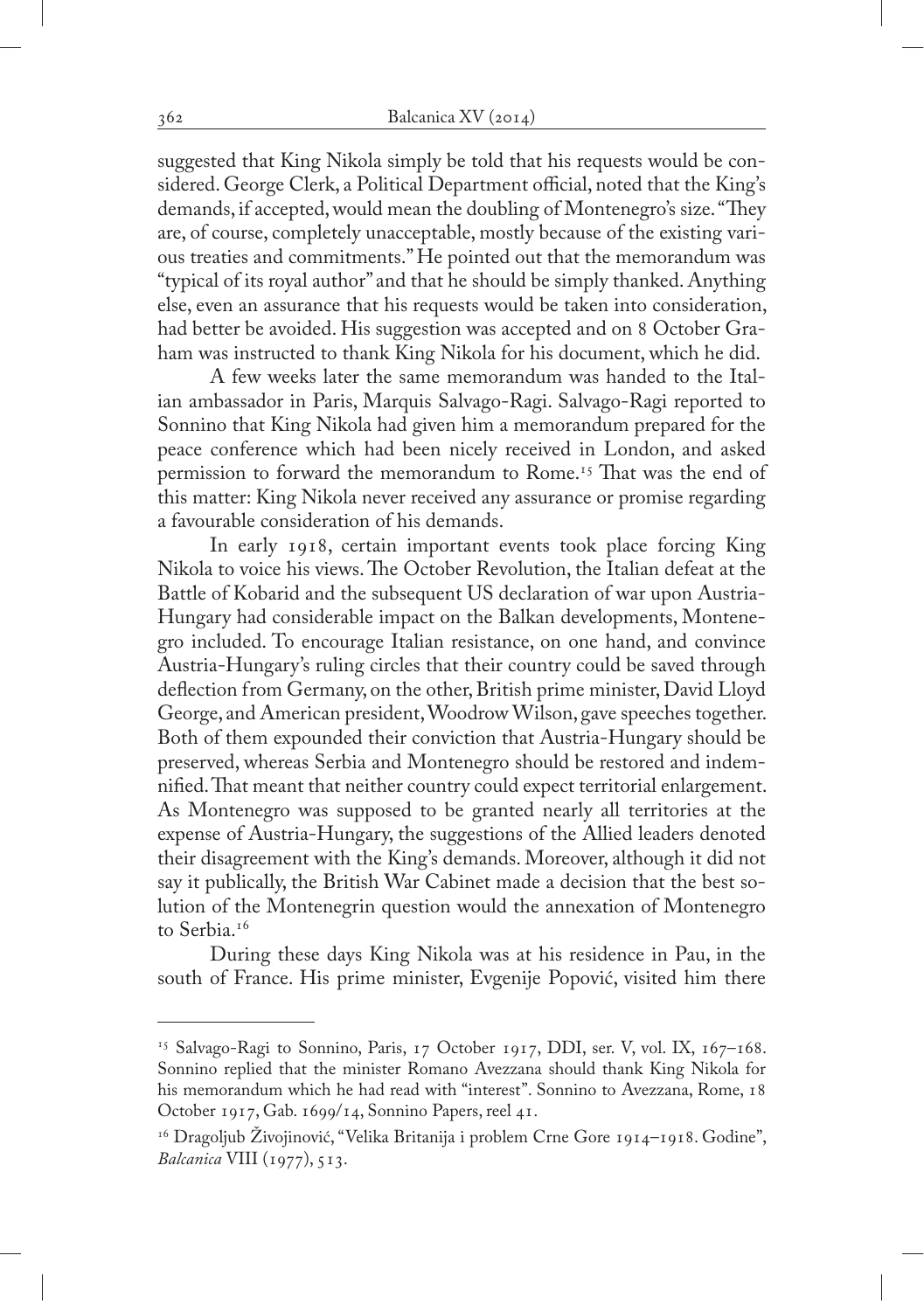and they discussed the Allied leaders' programmes. According to the Italian minister Avezzana, the King was "very satisfied with the recent speeches of the English prime minister and president Wilson which included the restoration of Montenegro among the chief war aims". King Nikola was worried because of France, the statesmen of which failed to mention Montenegro and its future in their public statements. He considered that failure deliberate, in fact evidence that France was still working to suffocate Montenegro and attach it to Serbia.17 A month later, in February 1918, King Nikola met in Paris with the Italian prime minister, Vittorio Orlando, and foreign minister Sonnino. They assured him that the Italian government would make every effort to restore Montenegro after the war. The King also tried to secure France's support and, to that end, visited the prime minister, Georges Clemenceau. He complained to Clemenceau about the manner in which he, his family and government had been treated; he objected to his being depicted as a traitor and treated as an enemy, to the cancellation of his subvention, to the prevention of a Montenegrin regiment from being formed, and to suggesting the annexation of Montenegro to Serbia. According to the King, Clemenceau was very friendly towards him personally and to Montenegro, and he was willing to renew the subvention and support the formation of a Montenegrin regiment. He also stated to have been unfamiliar with the plans for the annexation of Montenegro to Serbia, but he promised to make enquires about that matter.<sup>18</sup>

After all these conversations the situation was much clearer and the attitude of Allies towards Montenegro was determined. Great Britain, the USA and Italy were inclined to the preservation of Montenegro as an independent state while France's stance was indefinite. No Great Power, however, expressed its views on the territorial demands and expectations of the Montenegrin sovereign. He could have been satisfied with such assurances even though some of them were insincere (Britain and France) while others were motivated by own interests (Italy). King Nikola realised what was the value of such assurances as well as the meaning of the complete silence in respect of his territorial requests. That seemed ominous to him. He confided his thoughts and mood to Avezzana in mid-April 1918. The Italian minister found him "worried and reserved", which he put down to the uncertain situation and the hesitation of Allies to voice their views on Montenegro's future. On that occasion, the King told Avezzana that he decided to pay a visit to Queen Jelena and discuss his future actions with her. The minister

 $17$  Avezzana to Sonnino, Paris, 12 January 1918, Gab. 23/16, Montenegro 1915–1918, box 158, The Archives of Italian Ministry for Foreign Affairs, Rome.

<sup>&</sup>lt;sup>18</sup> Avezzana to Sonnino, Paris, 7 February 1918, Gab. 23/16, ibid.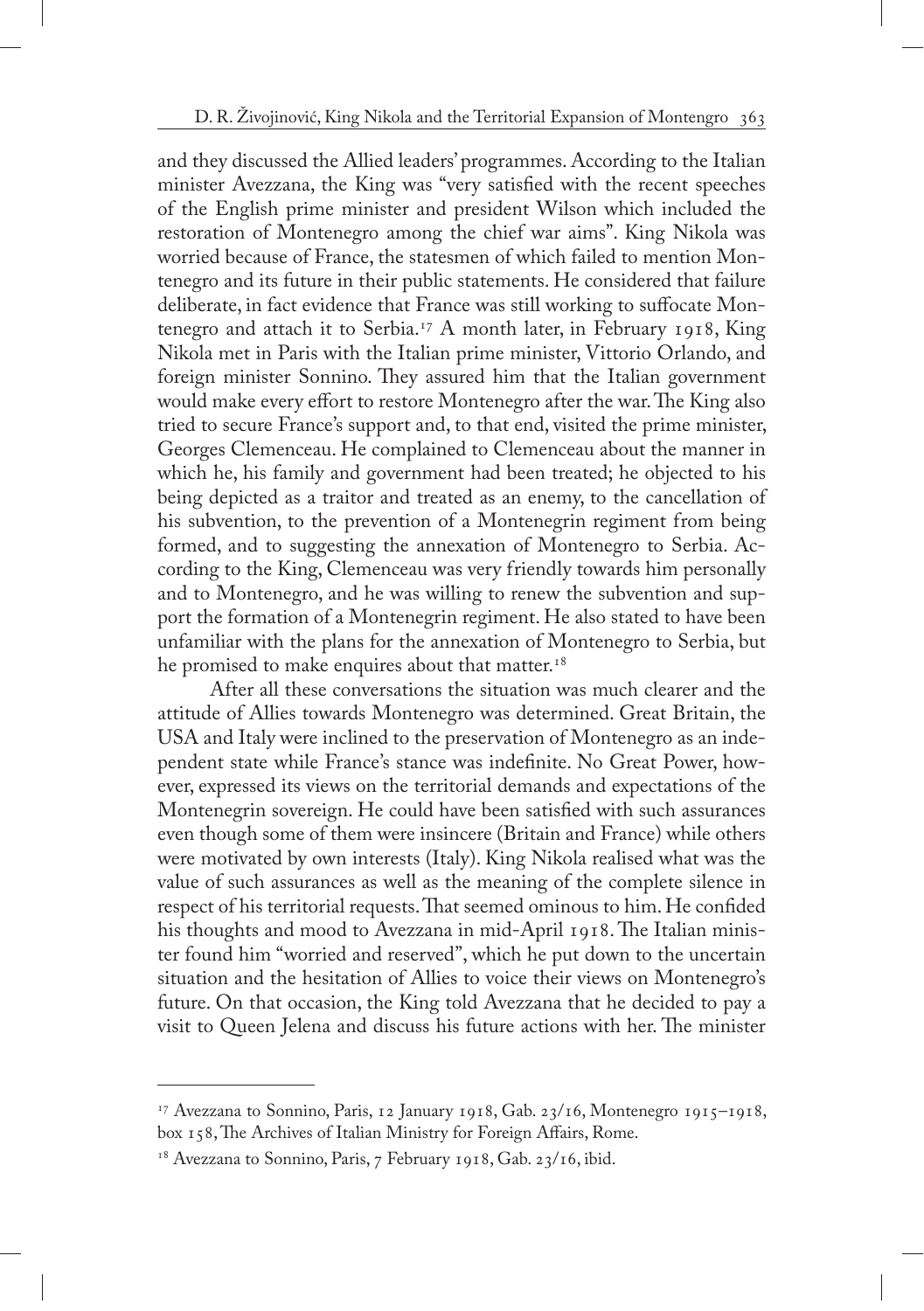refrained from giving any advice to the King, but he was convinced that there were serious reasons for the impending visit.<sup>19</sup>

Serbian diplomacy was also aware of this visit. The minister in London, Jovan Jovanović, wrote to Regent Alexander that King Nikola was in Rome. He assured the Regent that Italy would side with Montenegro against the unification and assist King Nikola to form a Montenegrin regiment which would be sent to Albania to be as close as possible to Montenegro. Jovanović did not see a fortunate future for the old King for whom he claimed to have come into conflict with his own people. The minister believed that Montenegro's fate had been decided a long time ago. "Since 1904 the old skilful King has lost the rudder of his ship which he 'skilfully' steered from 1860 onwards," he wrote. "Since then his ship has drifted without a rudder, without a mast. It has not been entirely wracked as yet, but the end is near…"20 Jovanović's metaphoric prophecy eventually proved accurate.

At the beginning of May 1918, the King received and visited the Allied ambassadors. On 5 May, he had a conversation with the American ambassador, Thomas Page, and expressed the appreciation of Montenegrin people for president Wilson and his ideas; he hoped that the USA would protect the rights of small nations, Montenegro included. Finally, he delivered a lengthy memorandum on the territorial demands of Montenegro and requested that it be forwarded to president Wilson.<sup>21</sup> Two days later, on 8 May, the British ambassador, Rennell Rodd, visited King Nikola at his residence. Their conversation was much more open than that with Page. The King complained about his unfortunate fate, uncertain future, Serbia's attitude; he tried to convince Rodd that the Montenegrins did not want unification with Serbia, that France was under Serbia's influence and that he therefore trusted in Great Britain alone. He handed him a memorandum for which he claimed to have been prepared for the peace conference, he requested that it remain confidential and be forwarded to the Foreign Of-

<sup>19</sup> Avezzana to Sonnino, Pau, 17 and 23 April 1918, Gab. 20, 22, Sonnino Papers, reel 19. Nikola journeyed with his daughter Vjera.

<sup>&</sup>lt;sup>20</sup> Jovanović to Regent Alexander, London, 27 April 1918, private, Court's office, various years, Arhiv Srbije [Archives of Serbia], Belgrade.

<sup>&</sup>lt;sup>21</sup> Page to Lansing, Rome, 6 May 1918, State Department Records, series 763, 72119/1644, The U.S. National Archives and Records Administration, Washington. The memorandum was immediately forwarded to President Wilson. In his conversation with Page, King Nikola spoke of other matters as well — relations with the Italian royal family, the hopes in the USA, the French attitude, the appointment of a minister in Washington. Page to Lansing, 7 May 1918, *Papers Relating to the Foreign Relations of the United States. The Lansing Papers 1914–1918*, I–II (Washington: U.S. Government Printing Office, 1939–1940), vol. II, 122–124.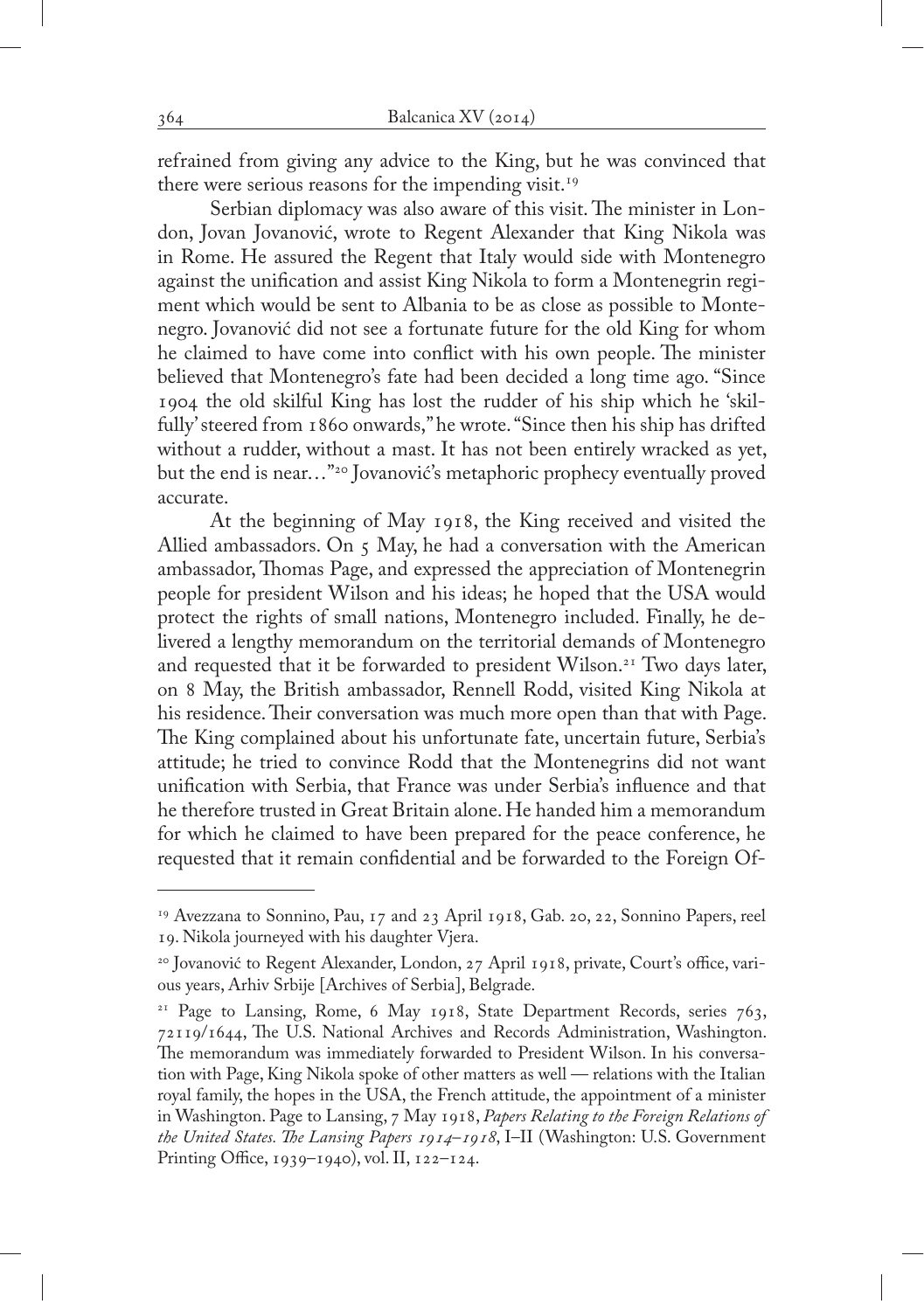fice.22 A few days later, on 12 May, the King handed a memorandum to the Italian minister at the Montenegrin court, Marquis Paolo Montagliari.

Describing the content of the memorandum, ambassador Rodd pointed out that King Nikola was "a master of that kind of documents". His demands were identical to those he had made in September. Indeed, the only new feature concerned a few paragraphs which depicted the wars waged by Montenegrins in Herzegovina (1876) and the sufferings endured by Montenegro at the time of Ottoman incursions (1852 and 1862). This suggests that King Nikola did not give up his demands, but he refrained from making new ones. He remained convinced that the territorial extensions he envisaged were a *sine qua non* of Montenegro's future.

The reaction of American and Italian diplomacy is not known. The Foreign Office received the King's memorandum with resignation rather than outright rejection. Nicolson noted that the King had mentioned the struggle for Scutari in order to use it in his own defence. As for Dubrovnik, Nicolson opined that this town had to belong to Serbia, even if Montenegro was restored. His resignation was apparent in a remark that "the question of Montenegro would be one of the most difficult for the peace conference, because little can be done without a plebiscite which would be difficult, if not impossible, to carry out". Allen Leeper, an expert for territorial settlement, was hopeful that the recently held conference of the oppressed nationalities of Austria-Hungary and the Italo-Yugoslav agreement (Torre-Trumbić) would diminish the influence of King Nikola in Rome. His words confirmed the widely-spread belief that Italy was a sole protector of Montenegro and its ruler — and thus the main factor in the solution of this question.

In the following months there was no indication of King Nikola's new initiatives with regard to Montenegro's territorial demands. His attention was increasingly drawn to the question of the unification of Serbs, Croats and Slovenes. He considered it essential for the future of his dynasty. Realising that he was not able to prevent the unification as the Allied governments supported it, the King endeavoured to discredit the foundations (centralism) on which it was supposed to be executed. He condemned Dr. Ante Trumbić, the president of the Yugoslav committee, for his co-operation with the Serbian government and claimed that he had no support in

<sup>&</sup>lt;sup>22</sup> Rodd to Balfour, Rome, 9 May 1918, conf. 63 with the attached undated memorandum in French, FO 371, file 85253/85253, TNA. The text of the memorandum can also be found in Montenegro 1915–1918, box 158, Archives of Italian Foreign Ministry, Rome.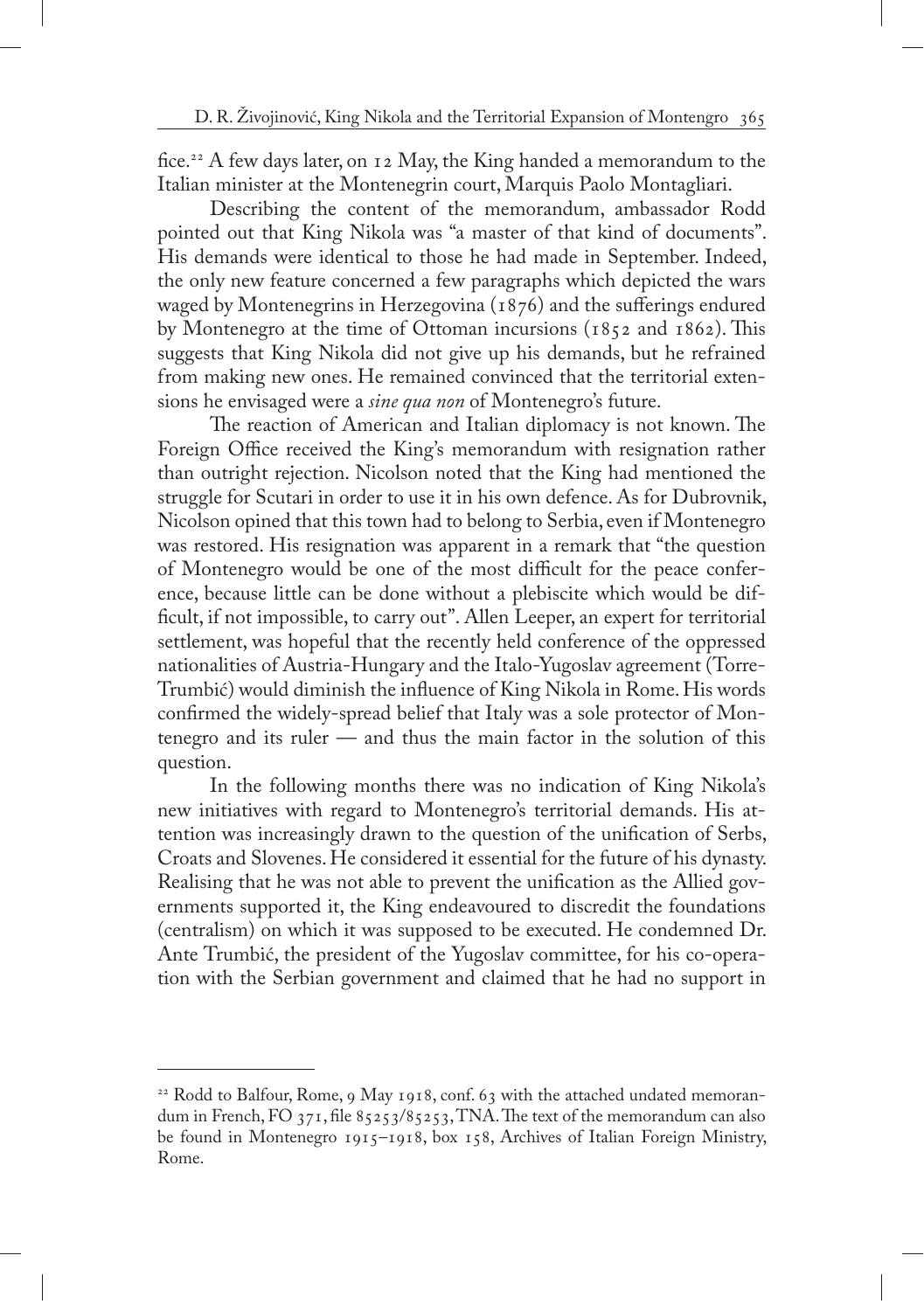the country and spoke for no one. He advocated the creation of a federal state in which all constituent provinces would have autonomous status.<sup>23</sup>

When the peace conference invited the delegation of Montenegro in early March 1919 to put forward and explain its requests, the prime minister, Jovan Plamenac, revised the objectives formulated in the King's memoranda. Nevertheless, their essence remained the same even if their justification was considerably different from that advanced by King Nikola. Plamenac requested Herzegovina, Bay of Cattaro and Scutari with the surrounding area. His memorandum did not mention Medua, Dubrovnik, the Neretva valley, the Adriatic coast from the mouth of the Neretva to that of the Drim or the Serbian border.<sup>24</sup> Apparently, this was a departure from the King's maximal demands, and it provided the Montenegrin delegation with room for manoeuvre to expand or reduce its requests depending on the situation. It remains a mystery why King Nikola agreed to such curbing of his agenda. He must have accepted it at the request of Plamenac.

King Nikola gradually formulated the territorial demands of Montenegro. Initially, these were constrained and indefinite, often unclear and contradictory. Some regions and towns were always included in his combinations: Bay of Cattaro and Kotor, Skadar, Dubrovnik. Mostar, Sarajevo and Medua were added later. At first, the request for rectification of the Serbian border was advanced and later that claim was abandoned.

It should be noted that King Nikola put forward his maximal demands at the least favourable moment for him and Montenegro, i.e. while he was in exile. No doubt he misjudged his abilities and influence as well as the Allies' frame of mind. He realised it was worth addressing some governments (Italian and British) and not others (French). He quickly came to the conclusion that Russian support could not be expected, whereas he placed great hopes in the USA and its president. Given the small number of his capable officials, it is difficult to ascertain if he conferred with someone and, if he did, with whom. He obviously wrote his memoranda himself, as evidenced by their flamboyant style and phrases, historical references and emphasis on war.

He presented himself as an enlightened, progressive ruler who was hampered in his efforts to forge a better future for Montenegro by its poverty, backwardness, small size and the small number of his subjects. These

<sup>&</sup>lt;sup>23</sup> Montagliari to Sonnino, Paris, 31 August and 3 September 1918, no.  $5-6$ , Montenegro 1915–1918, box 158, ibid.

<sup>&</sup>lt;sup>24</sup> Montenegro before Peace Conference, Memorandum of 5 March 1919 which the government of the Kingdom of Montenegro submitted to the Paris Conference (Paris 1919), 27–37; Dragoljub Živojinović, "Pitanje Crne Gore i mirovna konferencija 1919. godine", *Istorija XX veka* XIV-XV (1982), 42–43.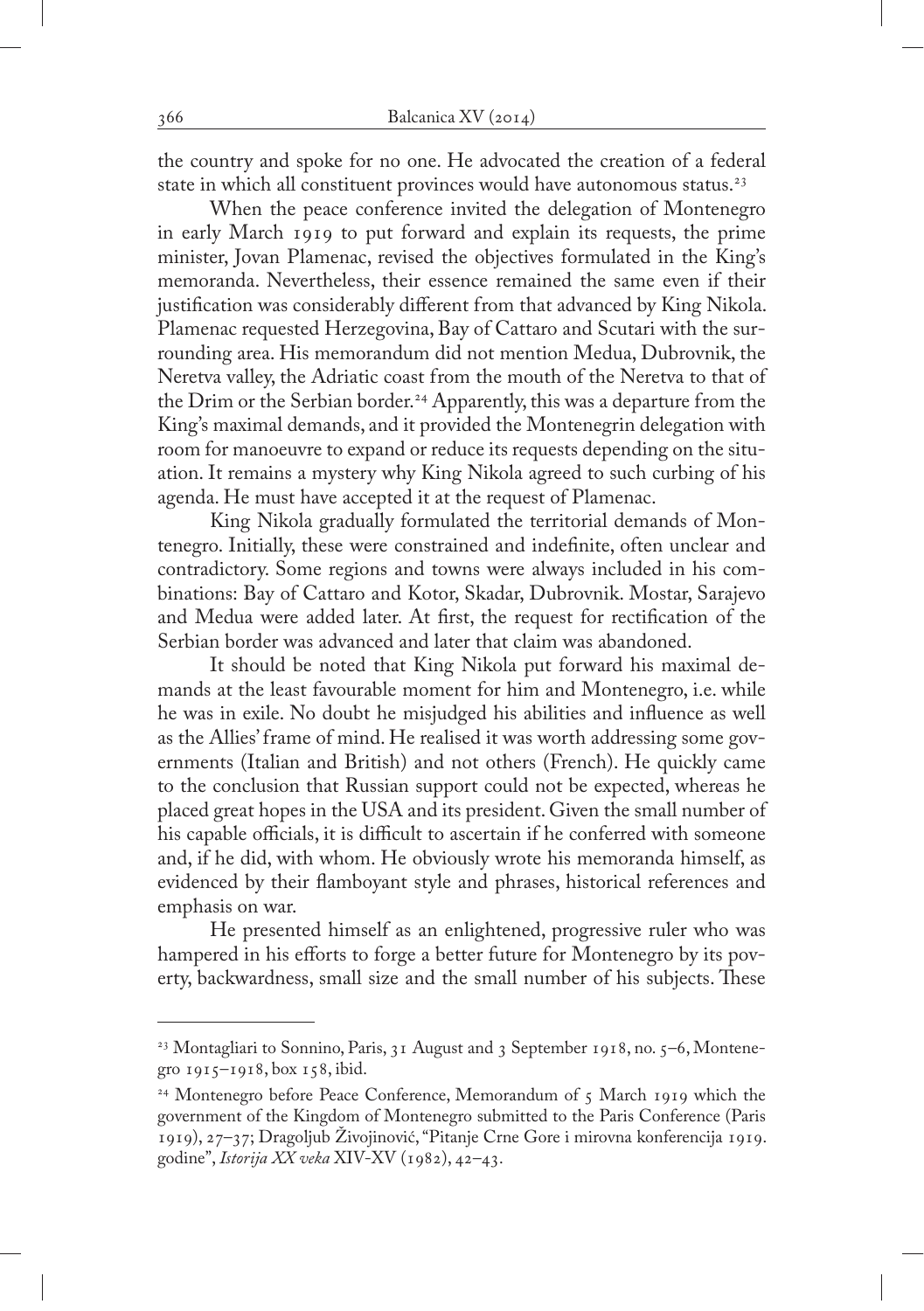were the arguments he used in order to support his demands which seemed, and with good reason, excessive and unrealistic to most people. Moreover, his requests were impossible to achieve also on account of the fact that Great Powers took a dim view of his return to Montenegro.

Being an experienced statesman, King Nikola believed that the fate of Montenegro and his dynasty was in his own hands. He was the only person who could speak on behalf of both with the requisite authority. However, the Allied diplomats and statesmen found him a cunning, shifty, insincere autocrat and distrusted him. He lost their confidence through his actions and policy for which he was suspected of collaboration with Austria-Hungary and the betrayal of the Allies. This was his stigma and he could not shake it off until the end of the war.

Despite the King's great hopes, his efforts to win over the Allies for his programme of territorial expansion failed dismally. That was inevitable and the King could hardly be responsible on this score. He spared no effort, but the circumstances and resistance to his policy were such as to make it impossible to any person to achieve more than he did. He persistently struggled for what he believed in and realised in the end that the struggle was useless.

> *UDC 929.731Nikola I Petrović 327.2(497.16:497.11)"1914/1920"*

## **Bibliography and sources**

Popovitch, V. G. *Censuré ou M. André Radovitch*. Paris: Imprimerie Lang, Blanchong & Cie, 1917.

- Ratković, S. "Sukob Italije i Crne Gore oko Skadra 1915. godine". *Istorijski zapisi*  $\text{XXXI/I-2}$  (1974).
- Šepić, Dragovan. *Italija, Saveznici i jugoslovensko pitanje 1914–1918*. Zagreb: Školska knjiga, 1970.
- Živojinović, Dragoljub. "Velika Britanija i problem Crne Gore 1914–1918. godine". *Balcanica* VIII (1977).
- "Pitanje Crne Gore i mirovna konferencija 1919. godine". *Istorija XX veka* XIV-XV  $(1982)$ .
- Vujović, Dimitrije. *Ujedinjenje Crne Gore i Srbije*. Titograd: Istorijski institut NR Crne Gore, 1962.

Arhiv Srbije [Archives of Serbia], Belgrade

— Court's Office Fonds

L'Archivio storico diplomatico del Ministero degli Affari Esteri, Rome

— Montenegro 1915–1918

*Documenti Diplomatici Italiani*. Ser. V (1914–1918), 11 vols. Rome: Ministero degli Affari Esteri e della Cooperazione Internazionale, 1954–1986.